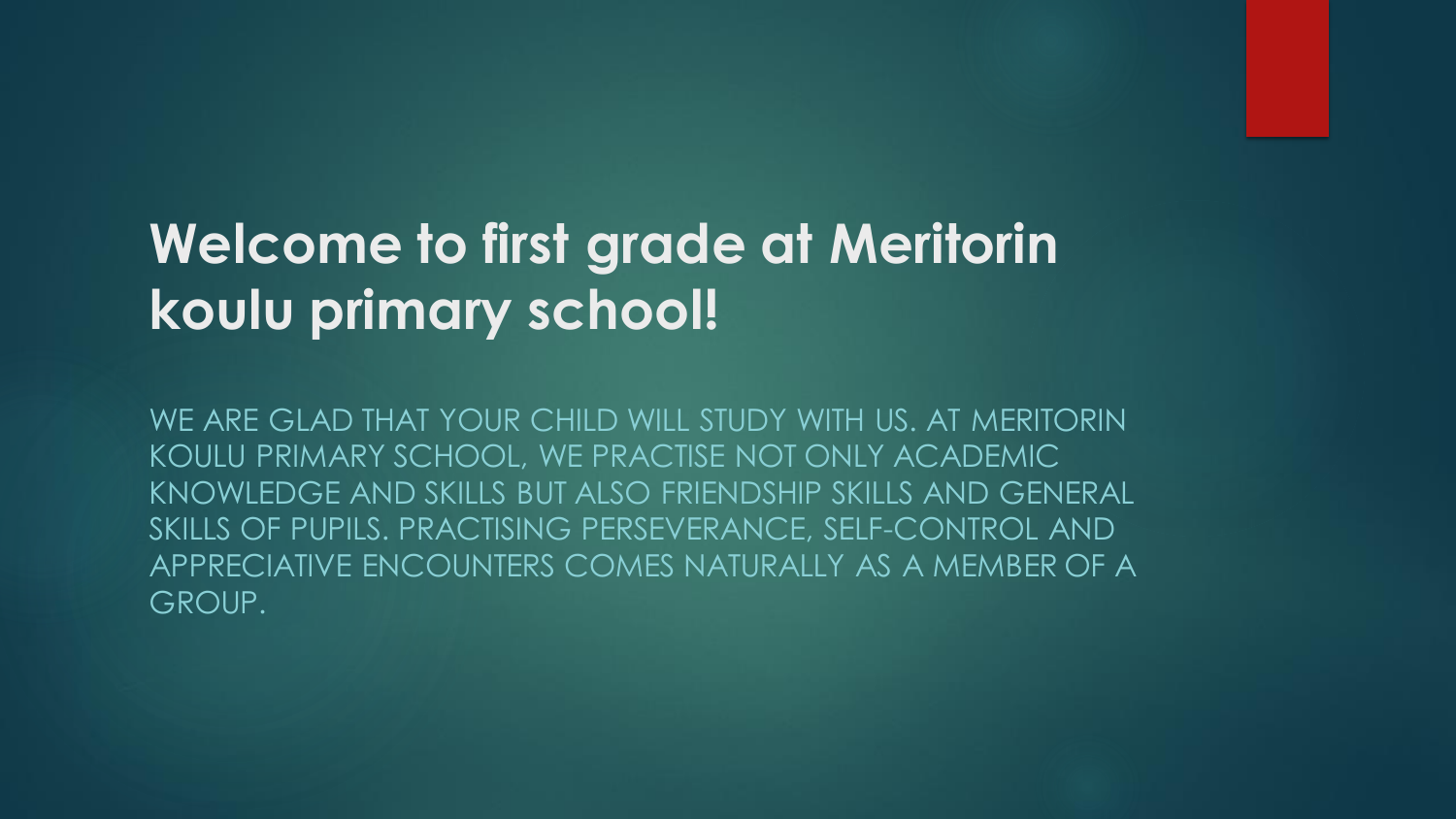**Introduction for new schoolchildren and their parents/guardians on 24 May 2022**

- $\triangleright$  We will introduce the school to new comers on 24 May 2022 at 8:00–9:00 and hold an information session for their parents/guardians at the same time. We will meet the pupils at door C at the seafacing end. After the event, the parents will escort the children to continue the day in pre-primary education. You are warmly welcome to join us!
- $\blacktriangleright$  The group that the child will meet on the introduction day is not necessarily the one in which the child will start studying in August. We will form classes on a pedagogical basis in May. If your child would like to have a friend in the same class, you can make a wish using the link below:
- ▶ [https://docs.google.com/forms/d/11yElfgGAfKWY](https://docs.google.com/forms/d/11yElfgGAfKWYPHjvb2uMUJn0RrA50L3mnoaY-7P_cS4/prefill) PHjvb2uMUJn0RrA50L3mnoaY-7P\_cS4/prefill
- $\blacktriangleright$  If the link does not work, please copy the text into the address bar. We will take into account wishes made by 18 May.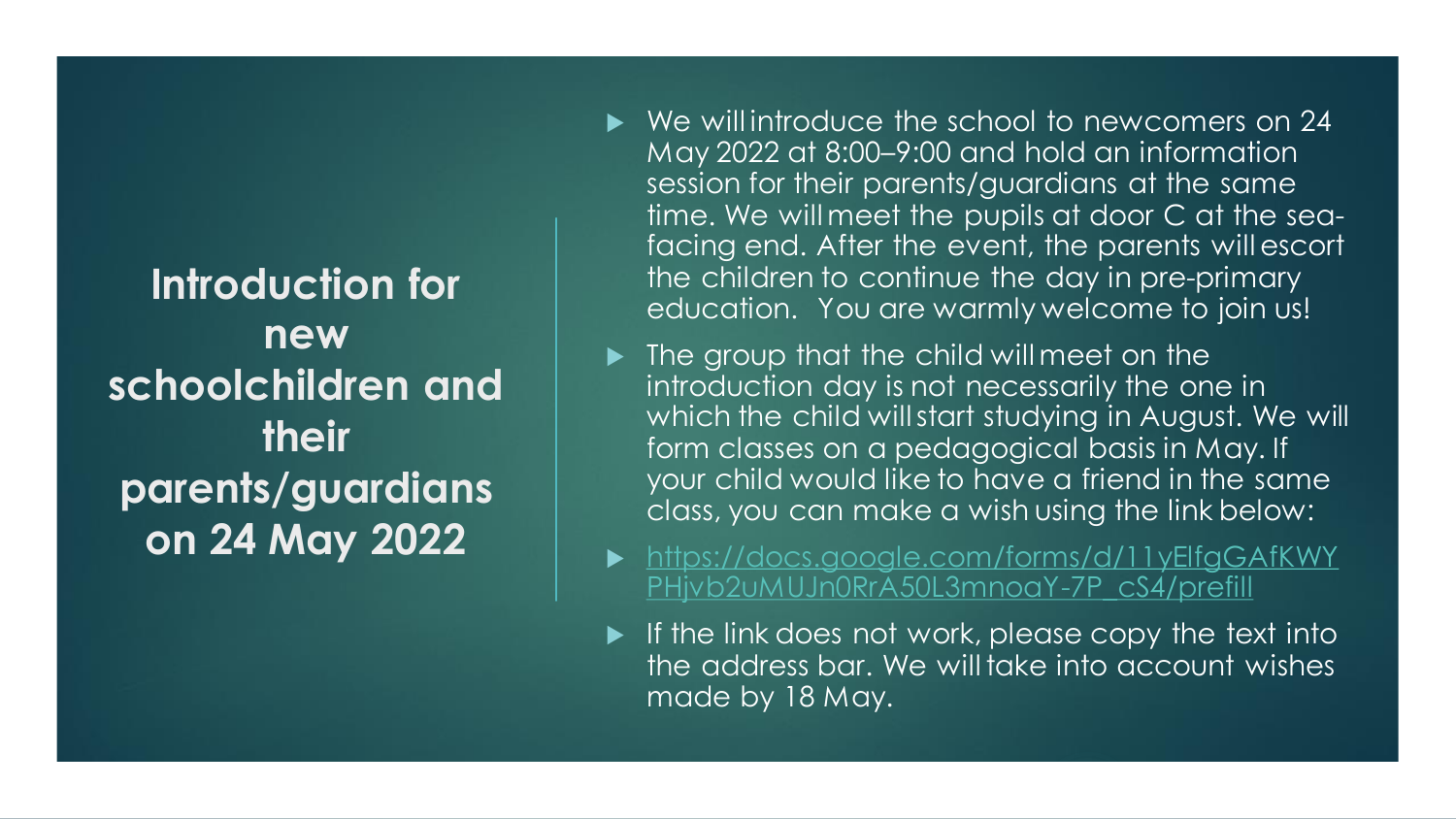## **Preparation for starting school**

- Starting school often makes children nervous. We adults must ensure that all learners receive the encouragement, support and guidance they need. We strive to provide each learner with both moments of success and new challenges. We also practise following common rules and learning the school's operating culture. At Meritori, the educational approach rises from positive pedagogy.
- You do not need to buy writing utensils or learning materials, since these are provided by the school. Of course, children can also use their own writing equipment – personal pencil cases and their contents are often important for children. We are a shoeless school: outdoor shoes are taken off on the mud mats by the front doors. Families need to get indoor shoes for their children.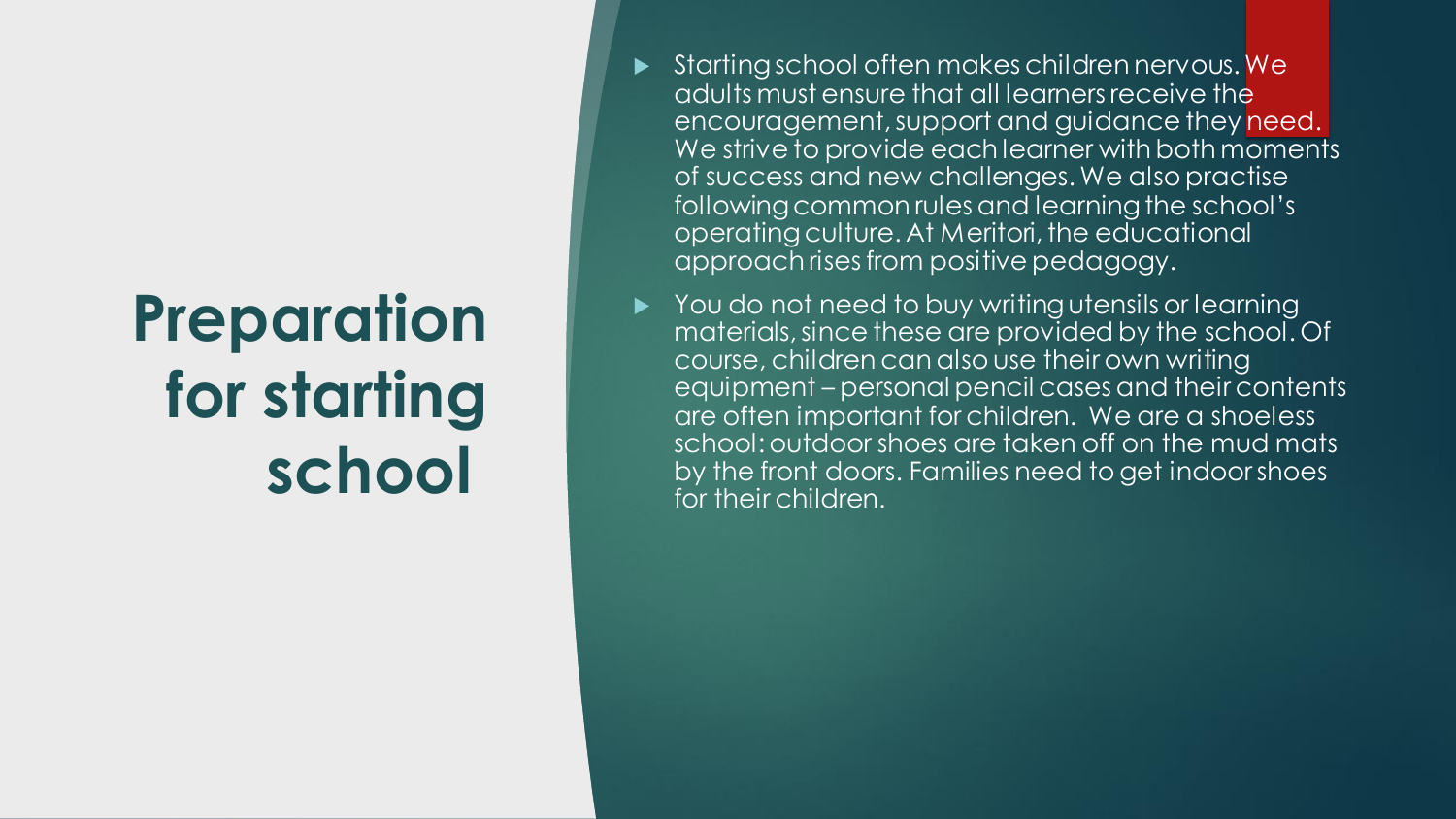### **School commute**

If the pupil goes to school alone, it is advisable to start practising the school route in the summer. The child should be instructed to pay attention to safety. If you transport your child to school, please turn your car around at the turning point at the end of Merivalkama, and not at the school junction or at the pedestrian crossings, for example. The school parking area is reserved for staff use only. If the first-grader's commute to school is longer than 3 km, the pupil can receive a free public transport travel card for school transport. The form for the school transport subsidy can be printed here:

[https://www.espoo.fi/en/childcare-and-education/forms-and](https://www.espoo.fi/en/childcare-and-education/forms-and-instructions)instructions#section-19123 Please return the form to the school.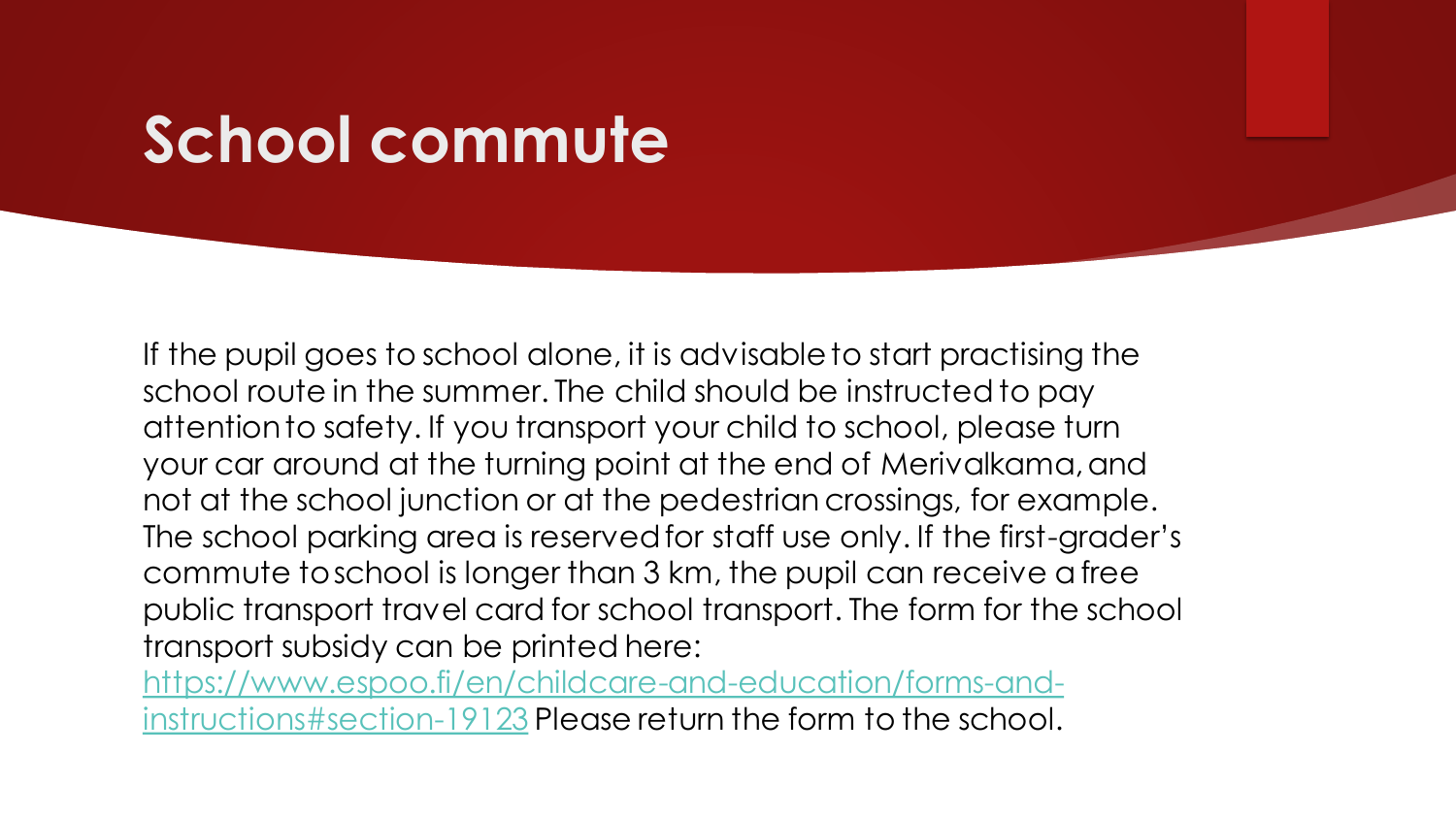### **Clothing**

 We hope that the children will come to school dressed in weatherappropriate clothes every day, because we spend breaks outdoors every day. You should make sure that your child can get dressed independently or, if this is challenging, you should practise together at home. When children get dressed quickly, they have time to enjoy outdoor activities with their friends. All children's clothes, shoes and accessories should be labelled so that they are returned to their rightful owners. Unfortunately, the school does not have storage space for a change of clothes or a drying cabinet.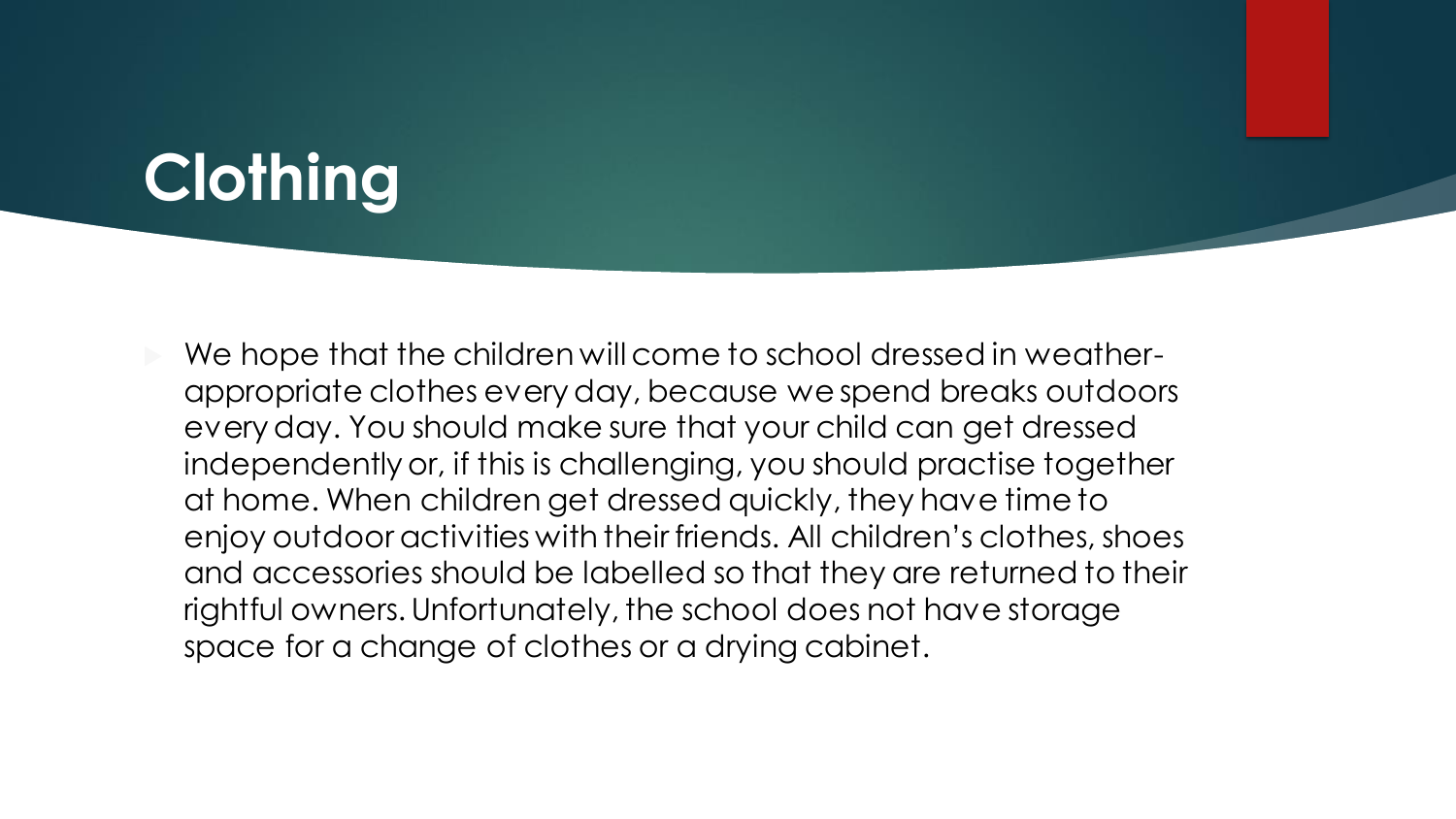## **Taking care of oneself**

 Pupils must be able to eat independently; adults will not butter bread or peel potatoes or fruit for them. Adults guide the activities in the canteen and help the pupils to follow common practices.

 Toilet visits must be carried out independently. We encourage children to go to the toilet in transition situations, but small pupils can also use the toilet during lessons if necessary. You should encourage your child to tell adults if they have to go to the toilet.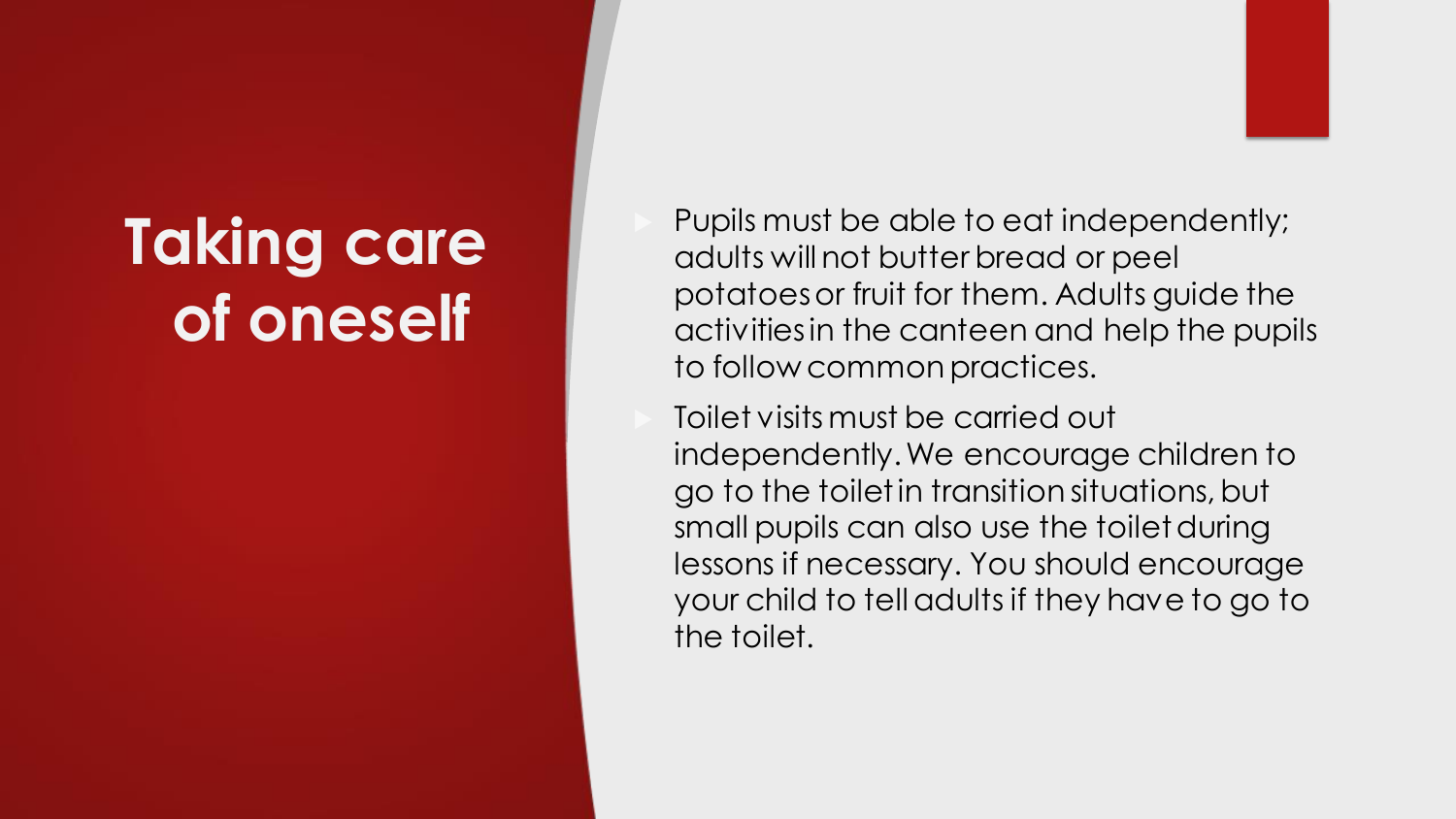## **Special diet**

- If the pupil has a special diet, please complete the form below. The form can be completed online. We hope that you will complete the form before school starts. Please deliver a medical certificate to the school nurse. No medical certificate is required for a religious diet, but the notification of a special diet must be completed.
- [https://www.espoo.fi/en/childcare-and-education/forms-and](https://www.espoo.fi/en/childcare-and-education/forms-and-instructions)instructions#section-19123
- $\blacktriangleright$  Please send the notification to:

[koulukeittio.meritori@espoocatering.fi.](mailto:koulukeittio.meritori@espoocatering.fi) You can scan the notification or take a photo of it and email it to the school kitchen. The paper form can be sent to the following address: Meritorischool kitchen, P.O. Box 5424, FI-02070 CITY OF ESPOO.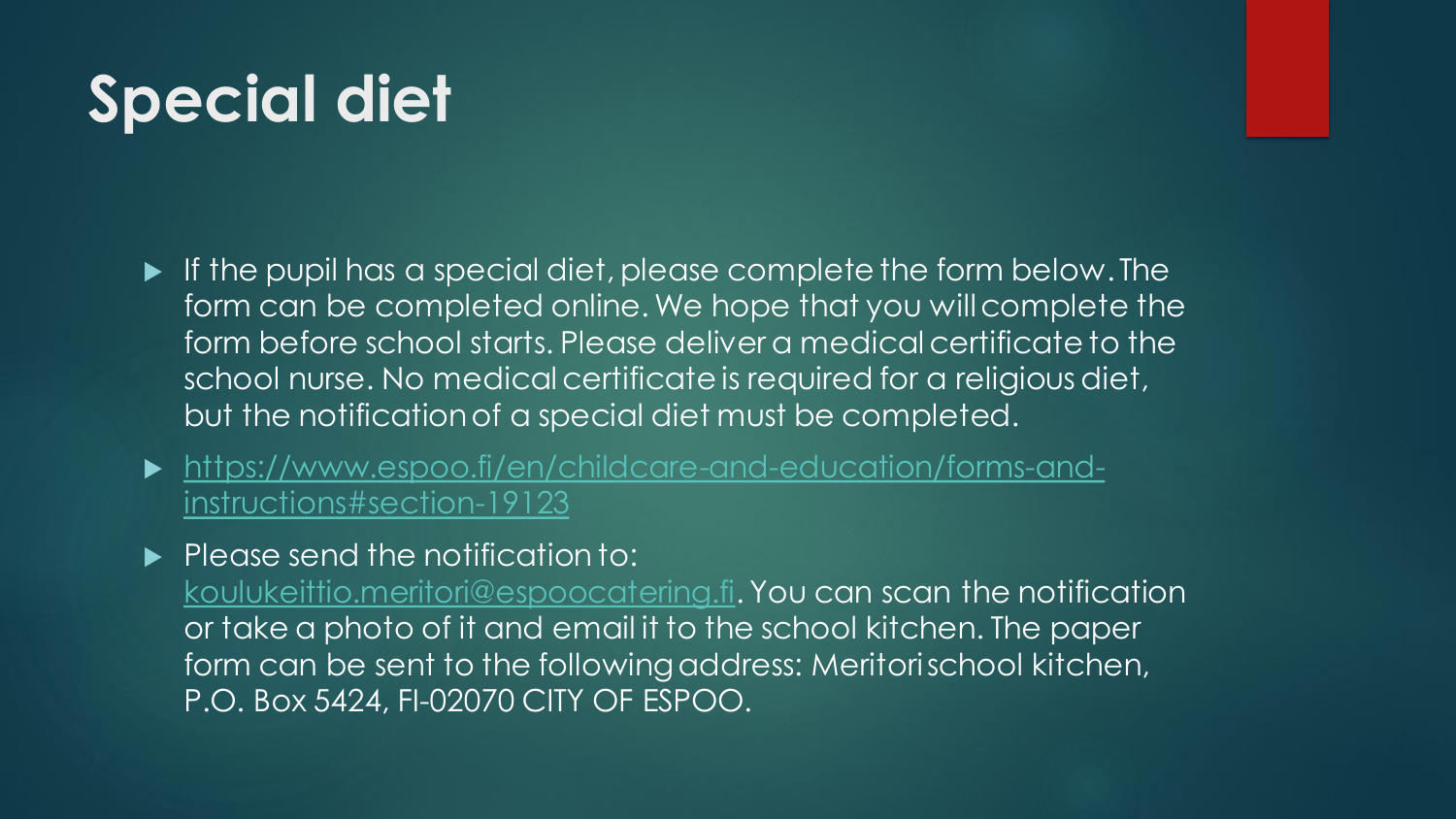#### **Communications**

 $\triangleright$  The Wilma system is the primary means of communication between the home and the school. If your child is ill, please notify the school of the sick leave via Wilma at the beginning of the child's first lesson at the latest. Class teachers do not have their own work phones. Before the start of the school year, you can contact Vice Principal Anu Hillner ([anu.hillner@espoo.fi,](mailto:anu.hillner@espoo.fi) 043 827 1264).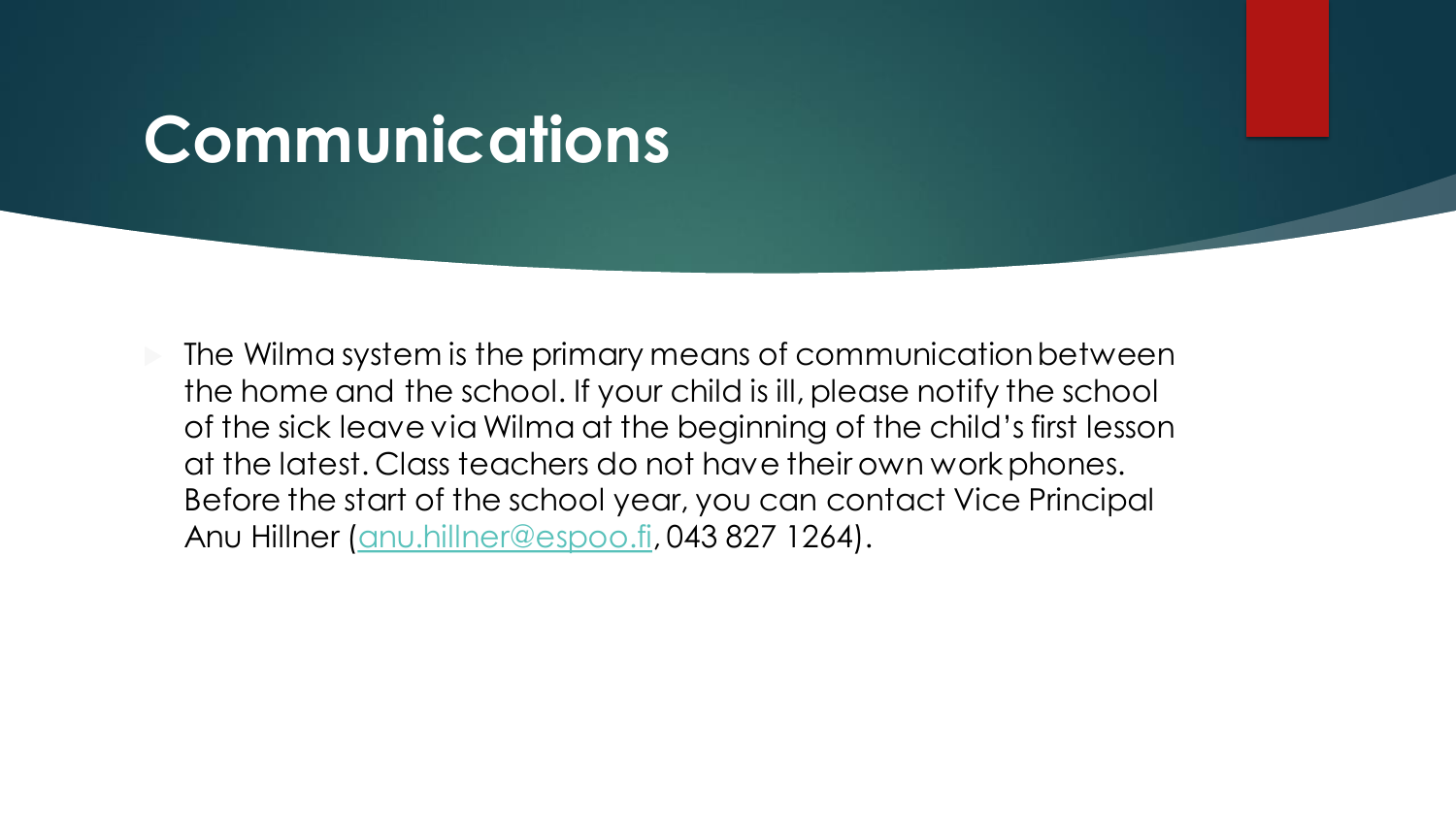## **Cooperation between home and school**

 $\triangleright$  The parents/guardians know their children best. First-grade teachers will invite all pupils and their parents/guardians to a first meeting early in the autumn term, in addition to the common parents' meeting for the whole class. At the parents' meeting, we discuss studying in the first grade and elect a class representative to the parents' association, Meritoriry.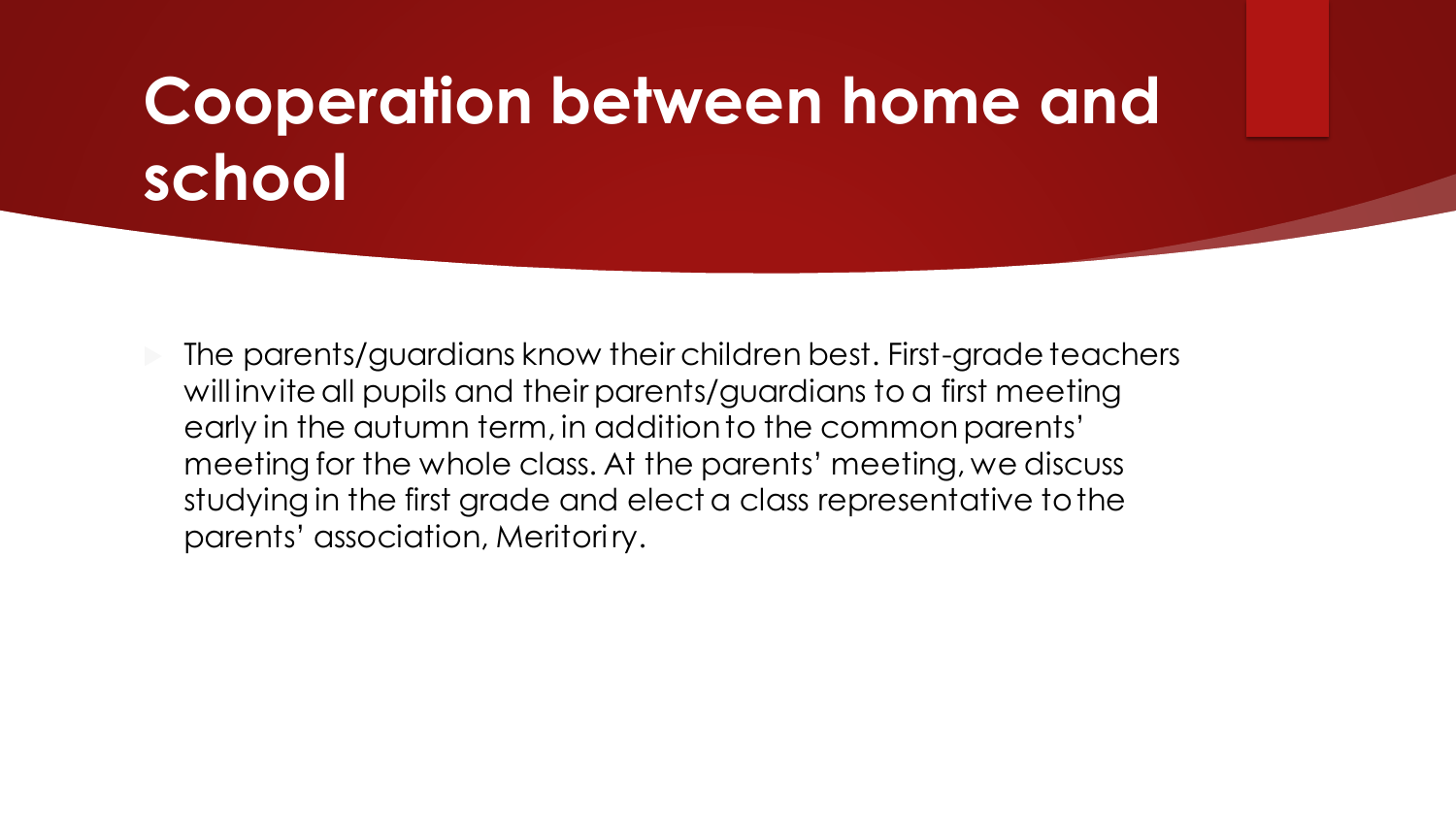## **School starts on 11 August 2022.**



School will start on Thursday, 11 August 2022 at 9:00. First-graders will gather in the courtyard of Meritorin koulu primary school near door C, where the teachers will welcome them. You will recognise the school personnel from the yellow highvisibility vests.



On the first two days of school, we will study from 9:00 to 12:00. Starting from Monday, 15 August, we will work according to the schedule, meaning that first-graders will be taught between 8:00 and 13:00. In the first grade, there are 20 lessons per week in the autumn term and 21 in the spring term. Your child's schedule will be published in Wilma, and the teacher will also send a paper copy of the schedule to you with your child. Work and holiday times and other information can be found on the school's website at https://www.espoo.fi/fi/kasvatus-ja[opetus/perusopetus/peruskoulut/meritorin](https://www.espoo.fi/fi/kasvatus-ja-opetus/perusopetus/peruskoulut/meritorin-koulu)koulu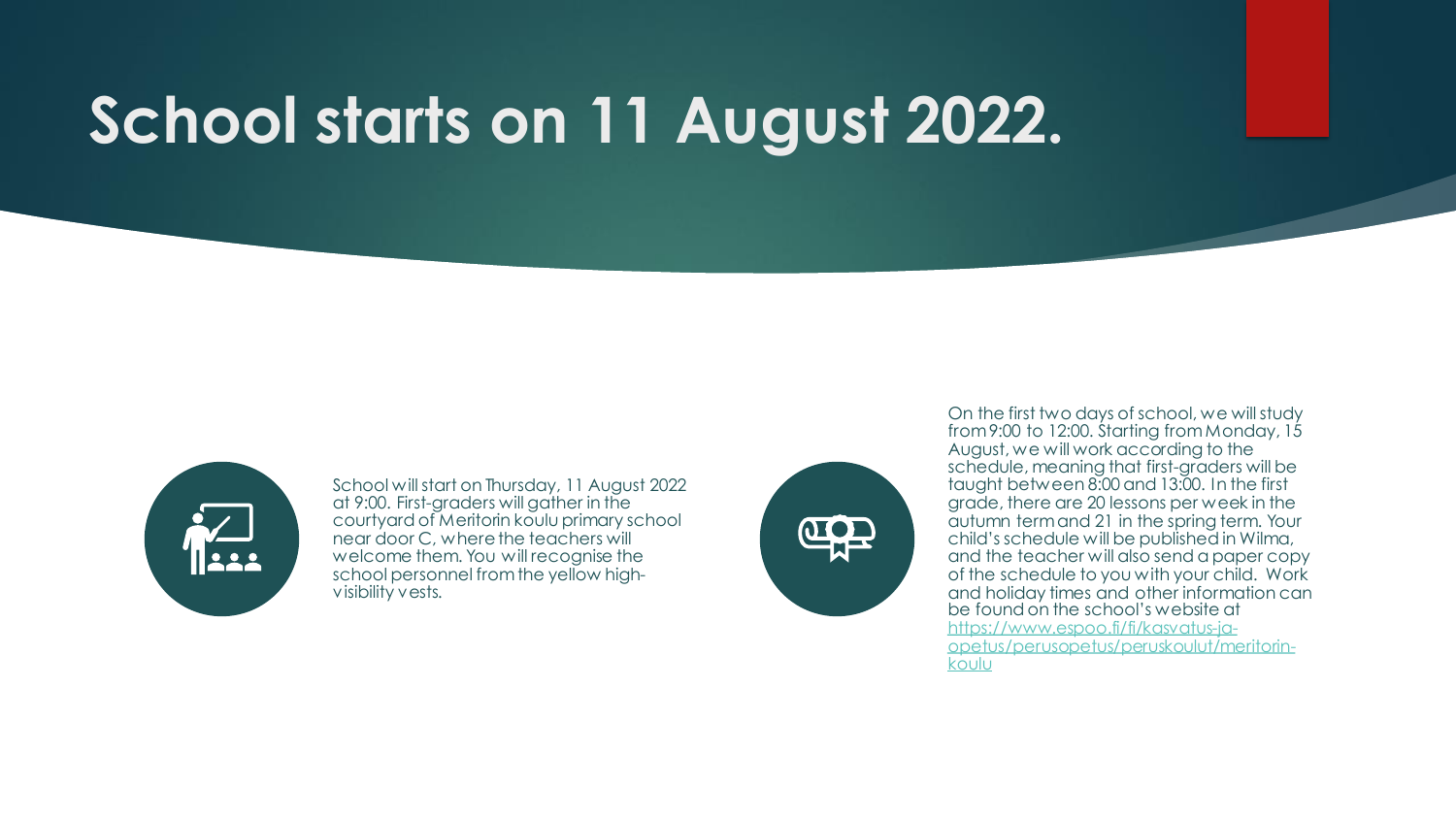#### **Afternoon activities**

- Afternoon activities are organised on the Meritori premises for pupils who have been granted a place in the afternoon activities. Afternoon activities will begin on 11 August at 12:00. Children who participate in part-time afternoon activities are entitled to care until 15:00, and those in full-time afternoon activities until 17:00. Afternoon activities take place both indoors and outdoors.
- The application period for afternoon activities in basic education for the 2022–2023 school year is 10 January 2022–16 May 2022. The application is made through Wilma. You can find the application form in Wilma on the "Applications and decisions" tab. If you are unable to apply electronically, you can use a paper form. You can print out the form at https://www.espoo.fi/en/childcare-and[education/forms-and-instructions#section-17228, request it from the sc](https://www.espoo.fi/en/childcare-and-education/forms-and-instructions)hool or order it from [iltapaivatoiminta@espoo.fi.](mailto:iltapaivatoiminta@espoo.fi)
- Send the paper form to:
- Finnish Basic Education Unit Education Support P.O. Box 31 02070 City of Espoo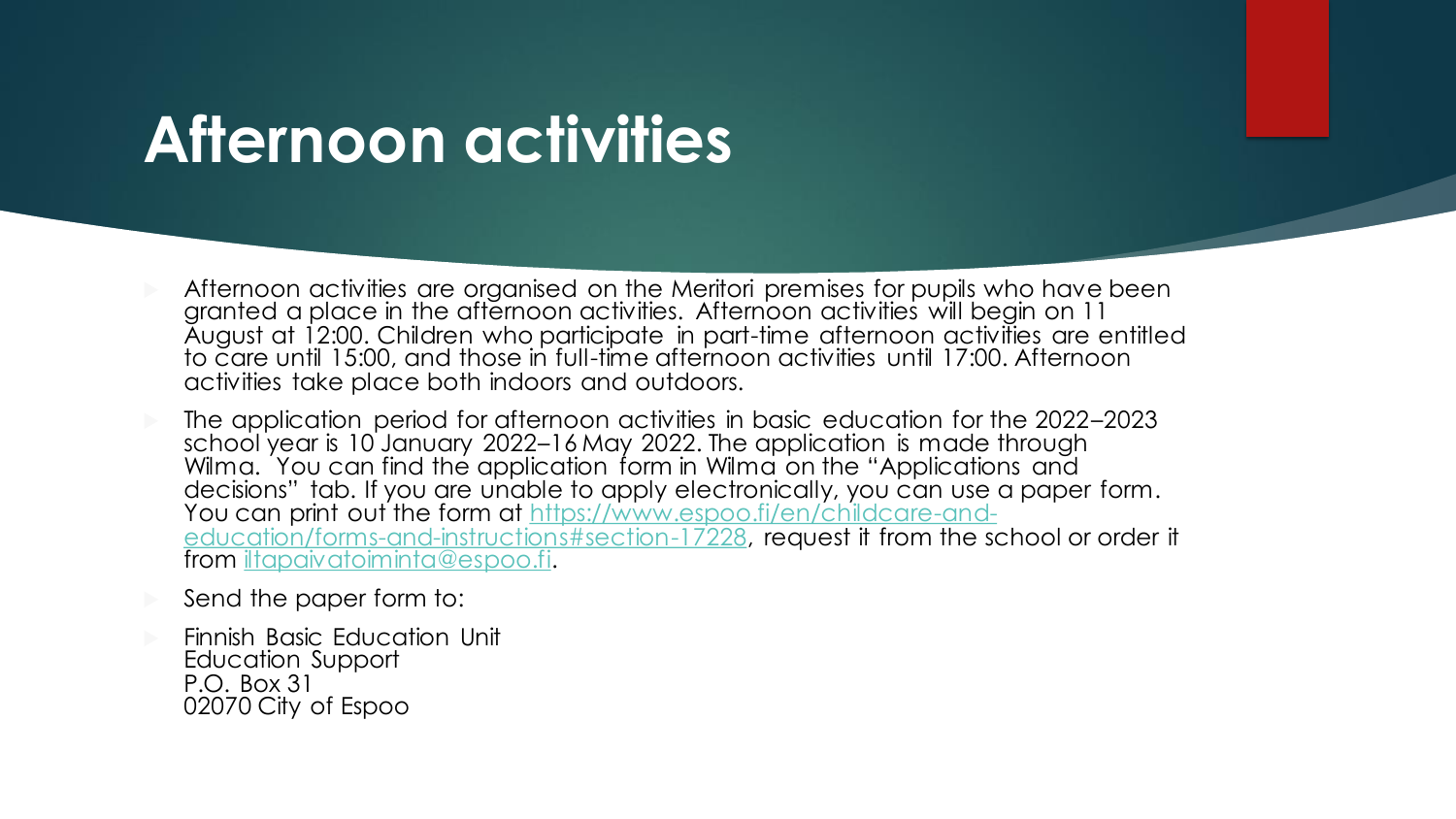- More information about afternoon activities organised by the City of Espoo can be found here:
- https://www.espoo.fi/en/childcare-and-education/comprehensive[education/studying-comprehensive-school/afternoon-activities-and](https://www.espoo.fi/en/childcare-and-education/comprehensive-education/studying-comprehensive-school/afternoon-activities-and-care-pupils)care-pupils
- The school does not decide on afternoon activity places and does not participate in invoicing. If you have any questions about invoicing, please contact [Iltapaivatoimintamaksut@espoo.fi](mailto:Iltapaivatoimintamaksut@espoo.fi).
- The contact person for afternoon activities at the school is Anu Hillner [\(anu.hillner@espoo.fi,](mailto:anu.hillner@espoo.fi) 043 827 1264), and her deputy is Minna Nevanlinna [\(minna.nevanlinna@espoo.fi,](mailto:minna.nevanlinna@espoo.fi) 046 877 1225).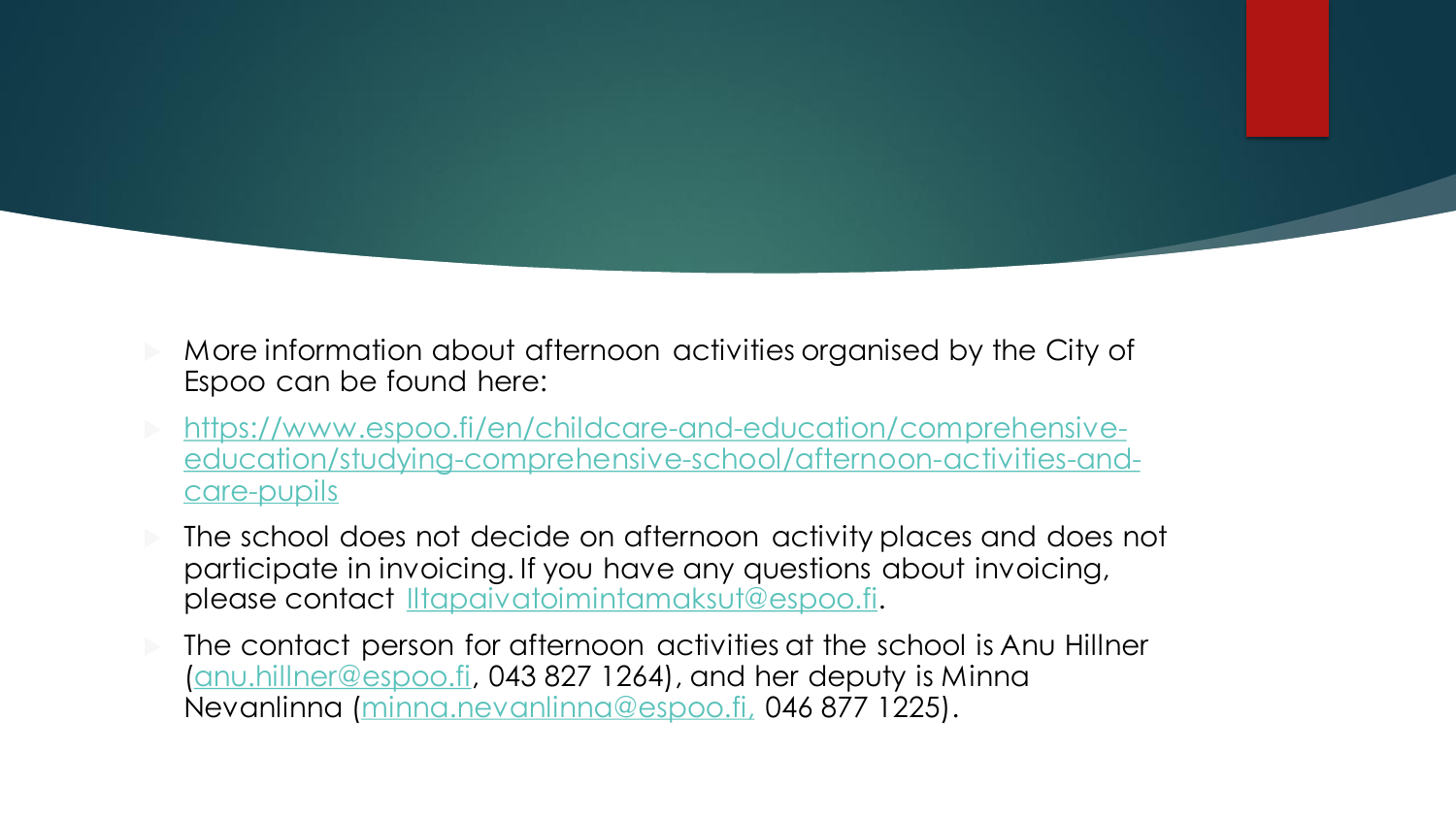## **Health examination for firstgraders**

- Watch the video "Koulutulokkaanterveystarkastus Espoossa" about the health examination for first-graders in Espoo at espoo.terveytesi.fi (external link)
- Book an appointment for a health examination with your school nurse online at espoo.terveytesi.fi. Signing in requires strong authentication or mobile ID. More information about using services online is available on the "Contact with Social and Health Services on another person's behalf" page or by telephone from the Meritori school nurse, tel. 046 877 1578.
- · If your call is not answered, you can leave your contact information on the answering machine, and the nurse will contact you.
- · Centralised telephone service for school health care. The service is open on Mondays and Wednesdays from 9:00 to 13:00, tel. 09 8166 1234. We have a call-back system. We will try to call you back as soon as possible.
- · Open reception. The times are announced on the educational institution's website as a Wilma bulletin.
- 60 minutes will be reserved for the appointment. If you need an interpreter, please make an appointment by telephone with your nurse. If you need to cancel your child's health examination appointment, you must do it by 15:00 on the day before the appointment. In the event of sickness or a similar unexpected situation, cancel the appointment as soon as possible by calling the nurse.